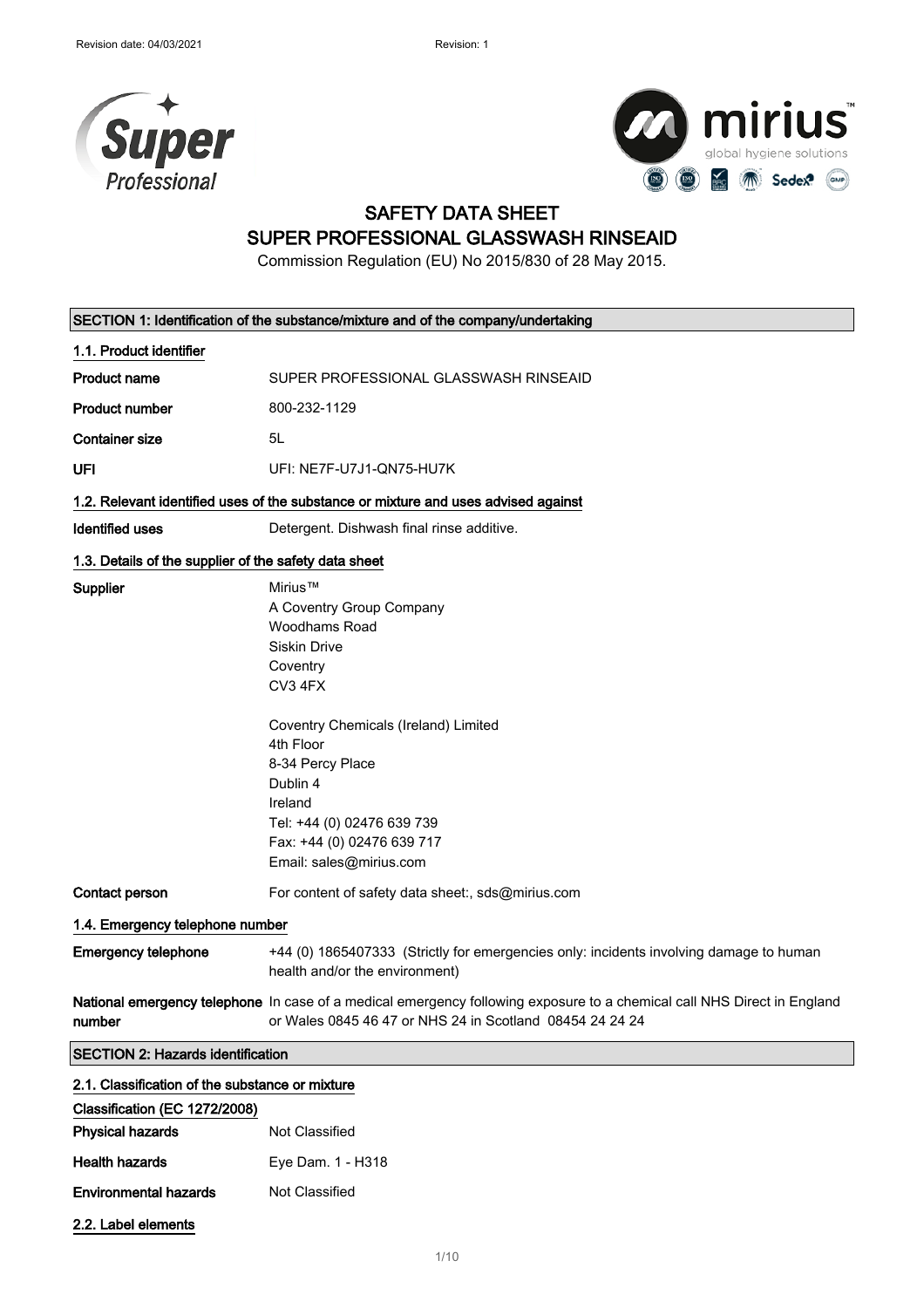#### Hazard pictograms

| Signal word                     | Danger                                                                                                                                                                                                                                                                                                                                                                                        |
|---------------------------------|-----------------------------------------------------------------------------------------------------------------------------------------------------------------------------------------------------------------------------------------------------------------------------------------------------------------------------------------------------------------------------------------------|
| <b>Hazard statements</b>        | H318 Causes serious eye damage.                                                                                                                                                                                                                                                                                                                                                               |
| <b>Precautionary statements</b> | P305+P351+P338 IF IN EYES: Rinse cautiously with water for several minutes. Remove<br>contact lenses, if present and easy to do. Continue rinsing.<br>P337+P313 If eye irritation persists: Get medical advice/ attention.<br>P280 Wear protective gloves/ protective clothing/ eye protection/ face protection.<br>P501 Dispose of contents/ container in accordance with local regulations. |
| UFI                             | UFI: NE7F-U7J1-QN75-HU7K                                                                                                                                                                                                                                                                                                                                                                      |
| Contains                        | ISOTRIDECANOL, ETHOXYLATED                                                                                                                                                                                                                                                                                                                                                                    |
| Detergent labelling             | 5 - < 15% non-ionic surfactants, Contains 2-Bromo-2-nitropropane-1, 3-diol                                                                                                                                                                                                                                                                                                                    |
|                                 |                                                                                                                                                                                                                                                                                                                                                                                               |

### 2.3. Other hazards

This product does not contain any substances classified as PBT or vPvB.

| <b>SECTION 3: Composition/information on ingredients</b> |                      |                                                      |          |
|----------------------------------------------------------|----------------------|------------------------------------------------------|----------|
| 3.2. Mixtures                                            |                      |                                                      |          |
| <b>ISOTRIDECANOL, ETHOXYLATED</b>                        |                      |                                                      | $1 - 5%$ |
| CAS number: 68439-51-0                                   | EC number: 931-986-9 | REACH registration number: 01-<br>2119976362-32-XXXX |          |
| Classification                                           |                      | Classification (67/548/EEC or 1999/45/EC)            |          |
| Skin Irrit. 2 - H315                                     | Xn;R22. Xi;R41.      |                                                      |          |
| Eye Dam. 1 - H318                                        |                      |                                                      |          |
| <b>CITRIC ACID ANHYDROUS</b>                             |                      |                                                      | $1 - 5%$ |
| CAS number: 77-92-9                                      | EC number: 201-069-1 | REACH registration number: 01-                       |          |
|                                                          |                      | 2119457026-42-XXXX                                   |          |
| Classification                                           |                      |                                                      |          |
| Eye Irrit. 2 - H319                                      |                      |                                                      |          |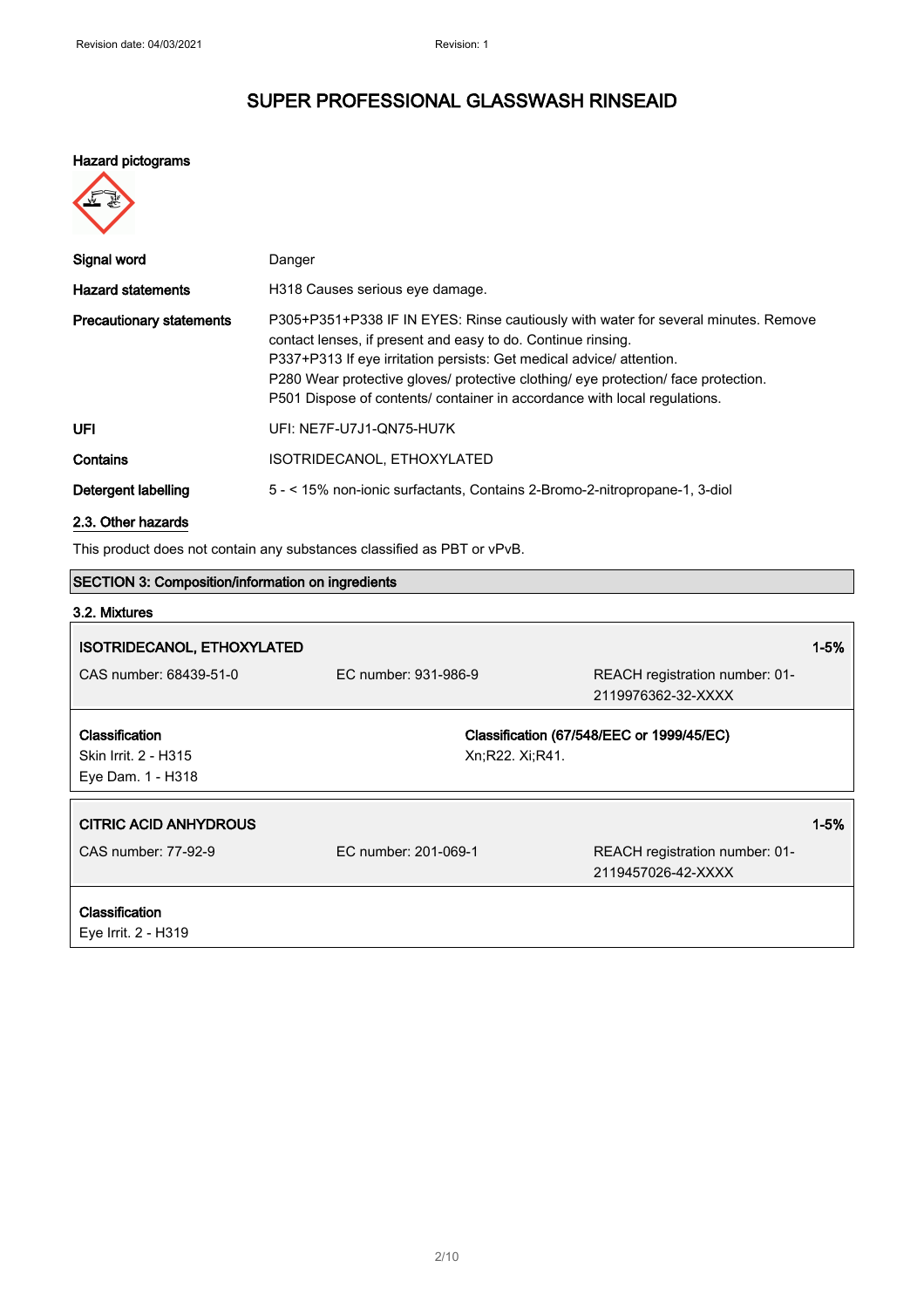| <b>BRONOPOL (INN)</b>    |                               |                                                      | 1% |
|--------------------------|-------------------------------|------------------------------------------------------|----|
| CAS number: 52-51-7      | EC number: 200-143-0          | REACH registration number: 01-<br>2119980938-15-XXXX |    |
| M factor (Acute) = $10$  |                               |                                                      |    |
|                          |                               |                                                      |    |
| Classification           |                               | Classification (67/548/EEC or 1999/45/EC)            |    |
| Acute Tox. 4 - H302      | Xn;R21/22 Xi;R37/38,R41 N;R50 |                                                      |    |
| Acute Tox. 4 - H312      |                               |                                                      |    |
| Skin Irrit. 2 - H315     |                               |                                                      |    |
| Eye Dam. 1 - H318        |                               |                                                      |    |
| STOT SE 3 - H335         |                               |                                                      |    |
| Aquatic Acute 1 - H400   |                               |                                                      |    |
| Aquatic Chronic 2 - H411 |                               |                                                      |    |

The Full Text for all R-Phrases and Hazard Statements are Displayed in Section 16.

| <b>SECTION 4: First aid measures</b>                       |                                                                                                                                                                                                                                                                              |  |
|------------------------------------------------------------|------------------------------------------------------------------------------------------------------------------------------------------------------------------------------------------------------------------------------------------------------------------------------|--|
| 4.1. Description of first aid measures                     |                                                                                                                                                                                                                                                                              |  |
| <b>General information</b>                                 | Provide eyewash station.                                                                                                                                                                                                                                                     |  |
| Inhalation                                                 | Move affected person to fresh air at once. Rinse nose and mouth with water. Get medical<br>attention if any discomfort continues.                                                                                                                                            |  |
| Ingestion                                                  | Never give anything by mouth to an unconscious person. Do not induce vomiting. Rinse<br>mouth thoroughly with water. Get medical attention if any discomfort continues.                                                                                                      |  |
| Skin contact                                               | Rinse immediately with plenty of water. Remove contaminated clothing. Get medical attention<br>if irritation persists after washing.                                                                                                                                         |  |
| Eye contact                                                | Rinse immediately with plenty of water. Remove any contact lenses and open eyelids wide<br>apart. Continue to rinse for at least 15 minutes. Get medical attention if symptoms are severe<br>or persist after washing. Show this Safety Data Sheet to the medical personnel. |  |
|                                                            | 4.2. Most important symptoms and effects, both acute and delayed                                                                                                                                                                                                             |  |
| General information                                        | Provide eyewash station.                                                                                                                                                                                                                                                     |  |
| Skin contact                                               | Prolonged contact may cause redness, irritation and dry skin.                                                                                                                                                                                                                |  |
| Eye contact                                                | The product is irritating to eyes and skin. Prolonged or repeated exposure may cause the<br>following adverse effects: Irritation and redness, followed by blurred vision. Corneal damage.<br>Risk of serious damage to eyes.                                                |  |
|                                                            | 4.3. Indication of any immediate medical attention and special treatment needed                                                                                                                                                                                              |  |
| Notes for the doctor                                       | No specific recommendations.                                                                                                                                                                                                                                                 |  |
| <b>SECTION 5: Firefighting measures</b>                    |                                                                                                                                                                                                                                                                              |  |
| 5.1. Extinguishing media                                   |                                                                                                                                                                                                                                                                              |  |
| Suitable extinguishing media                               | The product is not flammable. Use fire-extinguishing media suitable for the surrounding fire.<br>Foam, carbon dioxide or dry powder.                                                                                                                                         |  |
| 5.2. Special hazards arising from the substance or mixture |                                                                                                                                                                                                                                                                              |  |
| <b>Hazardous combustion</b><br>products                    | Thermal decomposition or combustion products may include the following substances: Oxides<br>of carbon. Toxic gases or vapours.                                                                                                                                              |  |
| 5.3. Advice for firefighters                               |                                                                                                                                                                                                                                                                              |  |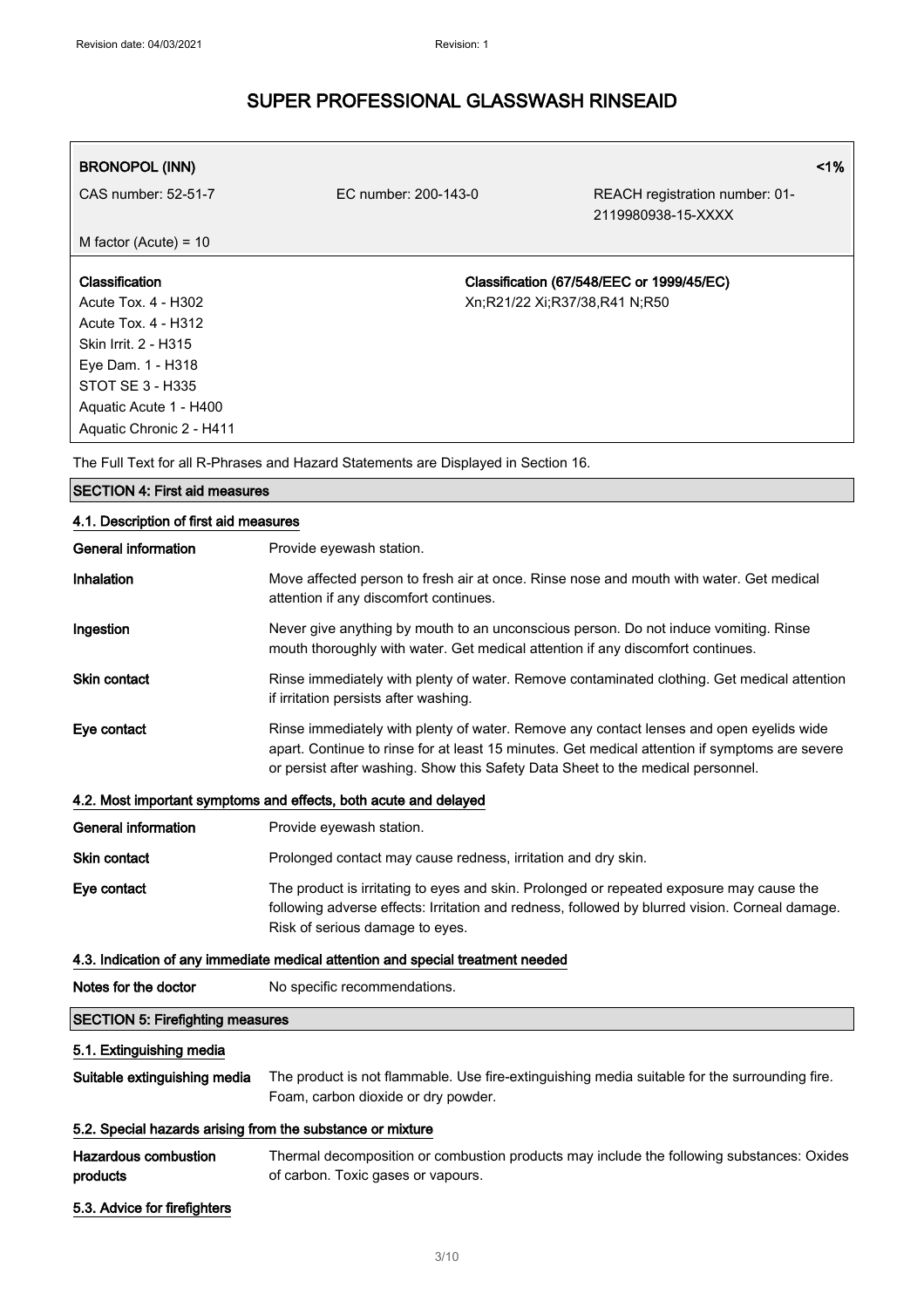| Protective actions during<br>firefighting                 | Control run-off water by containing and keeping it out of sewers and watercourses.                                                                                                                                                                                                     |
|-----------------------------------------------------------|----------------------------------------------------------------------------------------------------------------------------------------------------------------------------------------------------------------------------------------------------------------------------------------|
| Special protective equipment<br>for firefighters          | Wear positive-pressure self-contained breathing apparatus (SCBA) and appropriate protective<br>clothing.                                                                                                                                                                               |
| <b>SECTION 6: Accidental release measures</b>             |                                                                                                                                                                                                                                                                                        |
|                                                           | 6.1. Personal precautions, protective equipment and emergency procedures                                                                                                                                                                                                               |
| Personal precautions                                      | For personal protection, see Section 8. Treat the spilled material according to the instructions<br>in the clean-up section. Take care as floors and other surfaces may become slippery.                                                                                               |
| 6.2. Environmental precautions                            |                                                                                                                                                                                                                                                                                        |
| <b>Environmental precautions</b>                          | Collect and dispose of spillage as indicated in Section 13. Do not discharge into drains or<br>watercourses or onto the ground.                                                                                                                                                        |
| 6.3. Methods and material for containment and cleaning up |                                                                                                                                                                                                                                                                                        |
| Methods for cleaning up                                   | Stop leak if safe to do so. Absorb in vermiculite, dry sand or earth and place into containers.<br>Flush contaminated area with plenty of water. Avoid the spillage or runoff entering drains,<br>sewers or watercourses.                                                              |
| 6.4. Reference to other sections                          |                                                                                                                                                                                                                                                                                        |
| Reference to other sections                               | For personal protection, see Section 8. See Section 11 for additional information on health<br>hazards. For waste disposal, see Section 13.                                                                                                                                            |
| <b>SECTION 7: Handling and storage</b>                    |                                                                                                                                                                                                                                                                                        |
| 7.1. Precautions for safe handling                        |                                                                                                                                                                                                                                                                                        |
| Usage precautions                                         | Provide adequate ventilation. Avoid spilling. Avoid contact with skin and eyes. Wear protective<br>clothing as described in Section 8 of this safety data sheet. Avoid breathing vapour/spray. Do<br>not mix with other household chemical products. Do not mix with acid.             |
| Advice on general<br>occupational hygiene                 | Good personal hygiene procedures should be implemented. Do not eat, drink or smoke when<br>using this product. Wash skin thoroughly after handling. Take off contaminated clothing and<br>wash it before reuse. Use appropriate hand lotion to prevent defatting and cracking of skin. |
|                                                           | 7.2. Conditions for safe storage, including any incompatibilities                                                                                                                                                                                                                      |
| <b>Storage precautions</b>                                | Store in tightly-closed, original container in a dry, cool and well-ventilated place. Store at room<br>temperature. Keep out of the reach of children. Keep away from heat, hot surfaces, sparks,<br>open flames and other ignition sources. No smoking.                               |
| 7.3. Specific end use(s)                                  |                                                                                                                                                                                                                                                                                        |
| Specific end use(s)                                       | The identified uses for this product are detailed in Section 1.2.                                                                                                                                                                                                                      |
| <b>SECTION 8: Exposure controls/Personal protection</b>   |                                                                                                                                                                                                                                                                                        |
| 8.1. Control parameters                                   |                                                                                                                                                                                                                                                                                        |
|                                                           | CITRIC ACID ANHYDROUS (CAS: 77-92-9)                                                                                                                                                                                                                                                   |
|                                                           |                                                                                                                                                                                                                                                                                        |

DNEL Available hazard data do not support the need for a DNEL to be established for other health effects.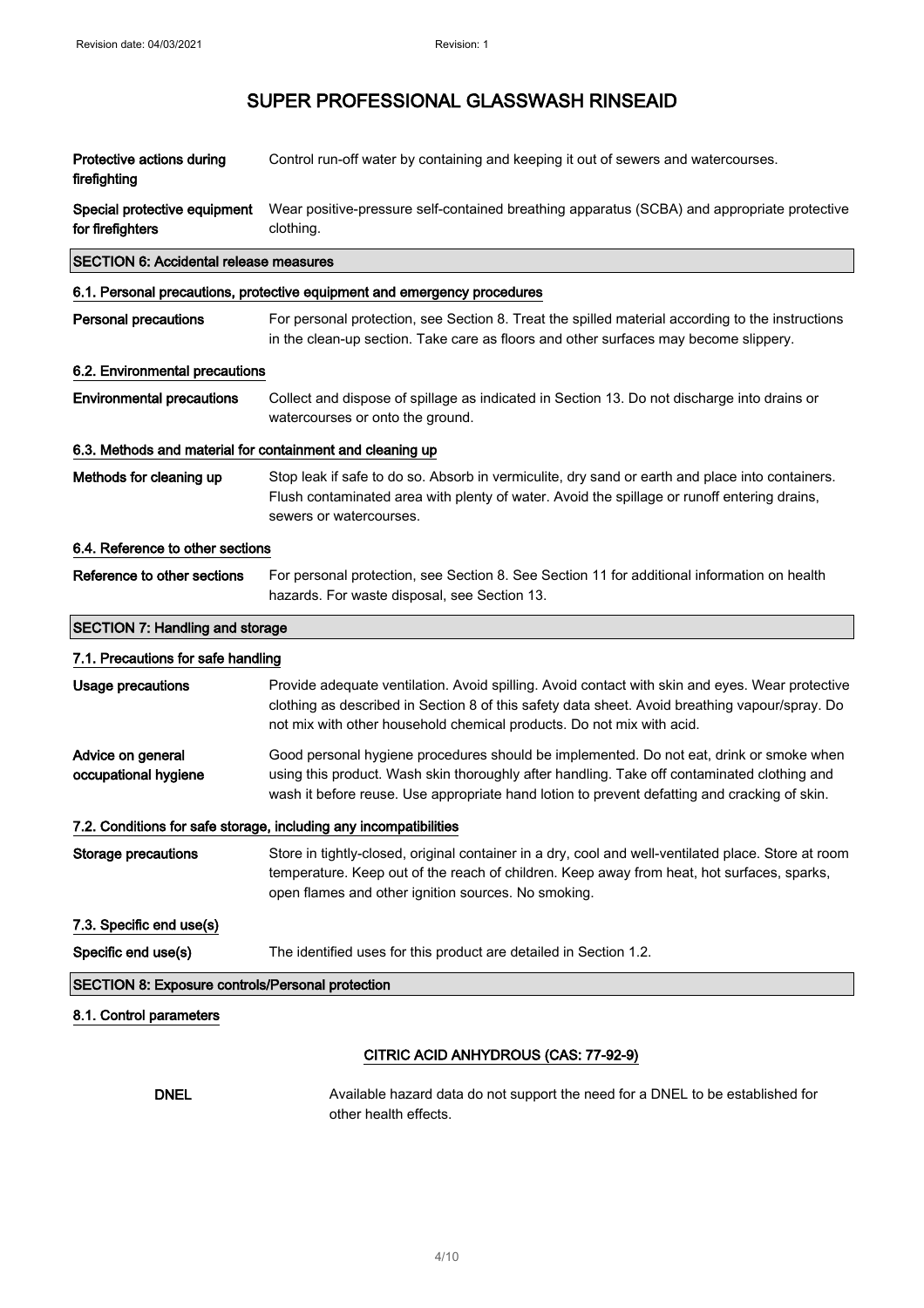| <b>PNEC</b>                                    | - Fresh water; 0.44 mg/l<br>- marine water; 0.044 mg/l<br>$-$ STP; $>$ 1000 mg/l<br>- Sediment (Freshwater); 34.6 mg/kg<br>- Sediment (Marinewater); 3.46 mg/kg                                                                                                                                                                                                                                                                                                                                                                                                                                                                                                                                                                                                                                                                                                                                                                                                                                                                                                                                                                                                                                                                                                                                                                                                                                                   |
|------------------------------------------------|-------------------------------------------------------------------------------------------------------------------------------------------------------------------------------------------------------------------------------------------------------------------------------------------------------------------------------------------------------------------------------------------------------------------------------------------------------------------------------------------------------------------------------------------------------------------------------------------------------------------------------------------------------------------------------------------------------------------------------------------------------------------------------------------------------------------------------------------------------------------------------------------------------------------------------------------------------------------------------------------------------------------------------------------------------------------------------------------------------------------------------------------------------------------------------------------------------------------------------------------------------------------------------------------------------------------------------------------------------------------------------------------------------------------|
|                                                | - Soil; 33.1<br><b>BRONOPOL (INN) (CAS: 52-51-7)</b>                                                                                                                                                                                                                                                                                                                                                                                                                                                                                                                                                                                                                                                                                                                                                                                                                                                                                                                                                                                                                                                                                                                                                                                                                                                                                                                                                              |
| <b>DNEL</b>                                    | Workers - Inhalation; Long term systemic effects: 4.1 mg/m <sup>3</sup><br>Workers - Inhalation; Short term systemic effects: 12.3 mg/m <sup>3</sup><br>Workers - Inhalation; Long term local effects: 4.2 mg/m <sup>3</sup><br>Workers - Inhalation; Short term local effects: 4.2 mg/m <sup>3</sup><br>Workers - Dermal; Long term systemic effects: 2.3 mg/kg/day<br>Workers - Dermal; Short term systemic effects: 7 mg/kg/day<br>Workers - Dermal; Long term local effects: 0.013 mg/cm <sup>2</sup><br>Workers - Dermal; Short term local effects: 0.013 mg/cm <sup>2</sup><br>General population - Inhalation; Long term systemic effects: 1.2 mg/m <sup>3</sup><br>General population - Inhalation; Short term systemic effects: 3.7 mg/m <sup>3</sup><br>General population - Inhalation; Long term local effects: 1.3 mg/m <sup>3</sup><br>General population - Inhalation; Short term local effects: 1.3 mg/m <sup>3</sup><br>General population - Dermal; Long term systemic effects: 1.4 mg/kg/day<br>General population - Dermal; Short term systemic effects: 4.2 mg/kg/day<br>General population - Dermal; Long term local effects: 0.008 mg/cm <sup>2</sup><br>General population - Dermal; Short term local effects: 0.008 mg/cm <sup>2</sup><br>General population - Oral; Long term systemic effects: 0.35 mg/kg/day<br>General population - Oral; Short term systemic effects: 1.1 mg/kg/day |
| <b>PNEC</b>                                    | - Fresh water; 0.01 mg/l<br>- marine water; 0.008 mg/l<br>- Intermittent release; 0.0025 mg/l<br>$-$ STP; 0.43 mg/l<br>- Sediment (Freshwater); 0.041 mg/kg<br>- Sediment (Marinewater); 0.00328 mg/kg<br>- Soil; 0.5 mg/kg                                                                                                                                                                                                                                                                                                                                                                                                                                                                                                                                                                                                                                                                                                                                                                                                                                                                                                                                                                                                                                                                                                                                                                                       |
| 8.2. Exposure controls<br>Protective equipment |                                                                                                                                                                                                                                                                                                                                                                                                                                                                                                                                                                                                                                                                                                                                                                                                                                                                                                                                                                                                                                                                                                                                                                                                                                                                                                                                                                                                                   |
| Appropriate engineering<br>controls            | Provide adequate ventilation.                                                                                                                                                                                                                                                                                                                                                                                                                                                                                                                                                                                                                                                                                                                                                                                                                                                                                                                                                                                                                                                                                                                                                                                                                                                                                                                                                                                     |
| Eye/face protection                            | Eyewear complying with an approved standard should be worn if a risk assessment indicates<br>eye contact is possible. Unless the assessment indicates a higher degree of protection is<br>required, the following protection should be worn: Tight-fitting safety glasses. Personal<br>protective equipment for eye and face protection should comply with European Standard<br>EN166.                                                                                                                                                                                                                                                                                                                                                                                                                                                                                                                                                                                                                                                                                                                                                                                                                                                                                                                                                                                                                            |
| <b>Hand protection</b>                         | Chemical-resistant, impervious gloves complying with an approved standard should be worn if<br>a risk assessment indicates skin contact is possible. It is recommended that gloves are made<br>of the following material: Polyvinyl chloride (PVC). Rubber (natural, latex). Neoprene. Nitrile<br>rubber. Polyethylene. To protect hands from chemicals, gloves should comply with European                                                                                                                                                                                                                                                                                                                                                                                                                                                                                                                                                                                                                                                                                                                                                                                                                                                                                                                                                                                                                       |

Standard EN374.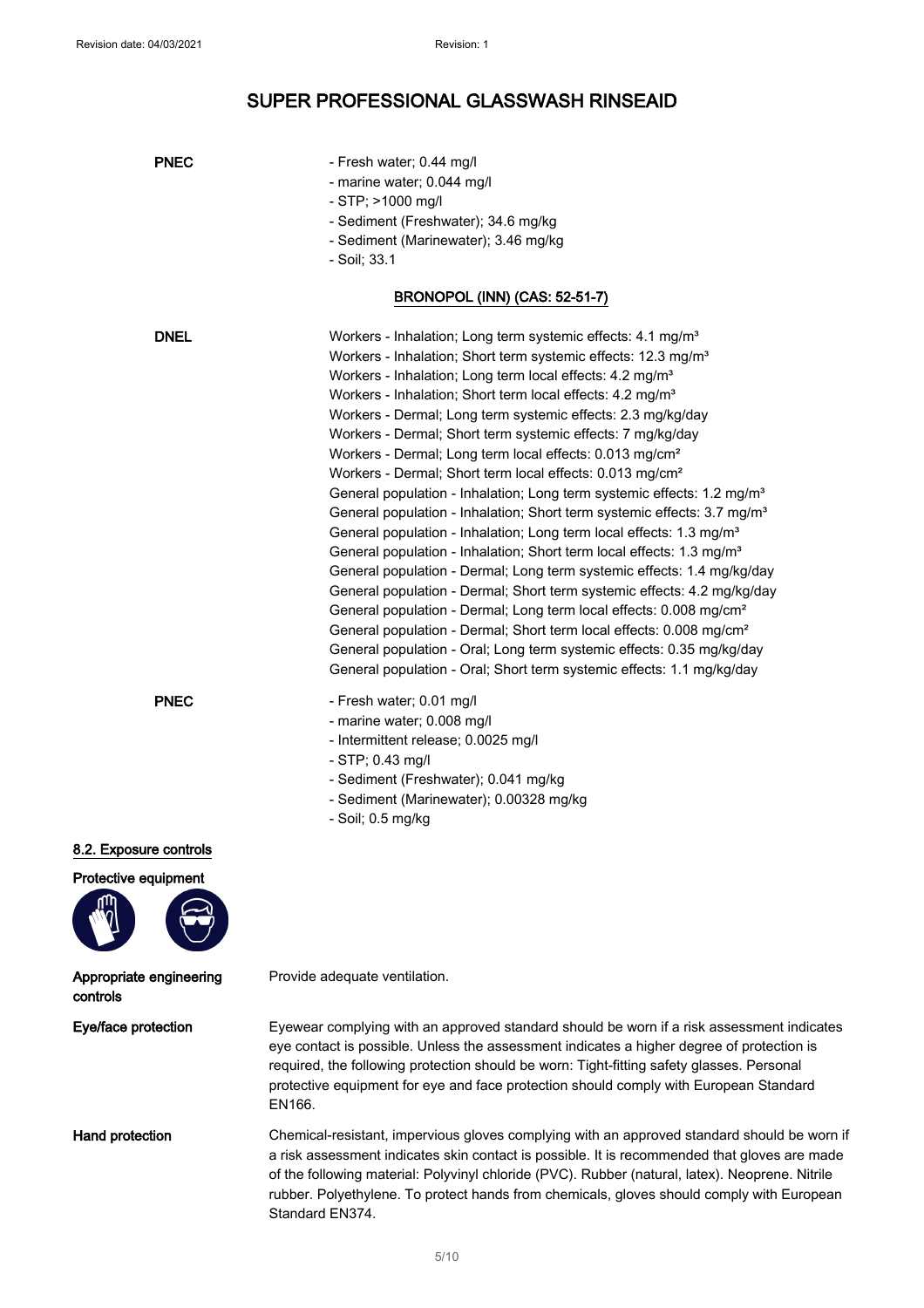| Other skin and body<br>protection         | Wear appropriate clothing to prevent repeated or prolonged skin contact. Use appropriate<br>hand lotion to prevent defatting and cracking of skin.                                                                                                                   |
|-------------------------------------------|----------------------------------------------------------------------------------------------------------------------------------------------------------------------------------------------------------------------------------------------------------------------|
| Hygiene measures                          | When using do not eat, drink or smoke. Good personal hygiene procedures should be<br>implemented. Wash hands and any other contaminated areas of the body with soap and<br>water before leaving the work site. Use appropriate skin cream to prevent drying of skin. |
| Respiratory protection                    | Respiratory protection not required.                                                                                                                                                                                                                                 |
| <b>Environmental exposure</b><br>controls | Avoid releasing into the environment.                                                                                                                                                                                                                                |

### SECTION 9: Physical and chemical properties

| 9.1. Information on basic physical and chemical properties |                                                                                                                     |  |
|------------------------------------------------------------|---------------------------------------------------------------------------------------------------------------------|--|
| Appearance                                                 | Liquid.                                                                                                             |  |
| Colour                                                     | Blue.                                                                                                               |  |
| Odour                                                      | Mild.                                                                                                               |  |
| pH                                                         | pH (concentrated solution): 2.5 typically                                                                           |  |
| Flash point                                                | >60°C°C Closed cup.                                                                                                 |  |
| <b>Relative density</b>                                    | 1.010 typically @ @20°C                                                                                             |  |
| Solubility(ies)                                            | Soluble in water.                                                                                                   |  |
| <b>Explosive under the influence</b><br>of a flame         | Not considered to be explosive.                                                                                     |  |
| Comments                                                   | Information given is applicable to the product as supplied.                                                         |  |
| 9.2. Other information                                     |                                                                                                                     |  |
| Other information                                          | Not relevant.                                                                                                       |  |
| <b>SECTION 10: Stability and reactivity</b>                |                                                                                                                     |  |
| 10.1. Reactivity                                           |                                                                                                                     |  |
| <b>Reactivity</b>                                          | There are no known reactivity hazards associated with this product.                                                 |  |
| 10.2. Chemical stability                                   |                                                                                                                     |  |
| <b>Stability</b>                                           | Stable at normal ambient temperatures.                                                                              |  |
| 10.3. Possibility of hazardous reactions                   |                                                                                                                     |  |
| Possibility of hazardous<br>reactions                      | Not applicable.                                                                                                     |  |
| 10.4. Conditions to avoid                                  |                                                                                                                     |  |
| <b>Conditions to avoid</b>                                 | Avoid exposure to high temperatures or direct sunlight.                                                             |  |
| 10.5. Incompatible materials                               |                                                                                                                     |  |
| Materials to avoid                                         | No specific material or group of materials is likely to react with the product to produce a<br>hazardous situation. |  |
| 10.6. Hazardous decomposition products                     |                                                                                                                     |  |
| Hazardous decomposition<br>products                        | No known hazardous decomposition products.                                                                          |  |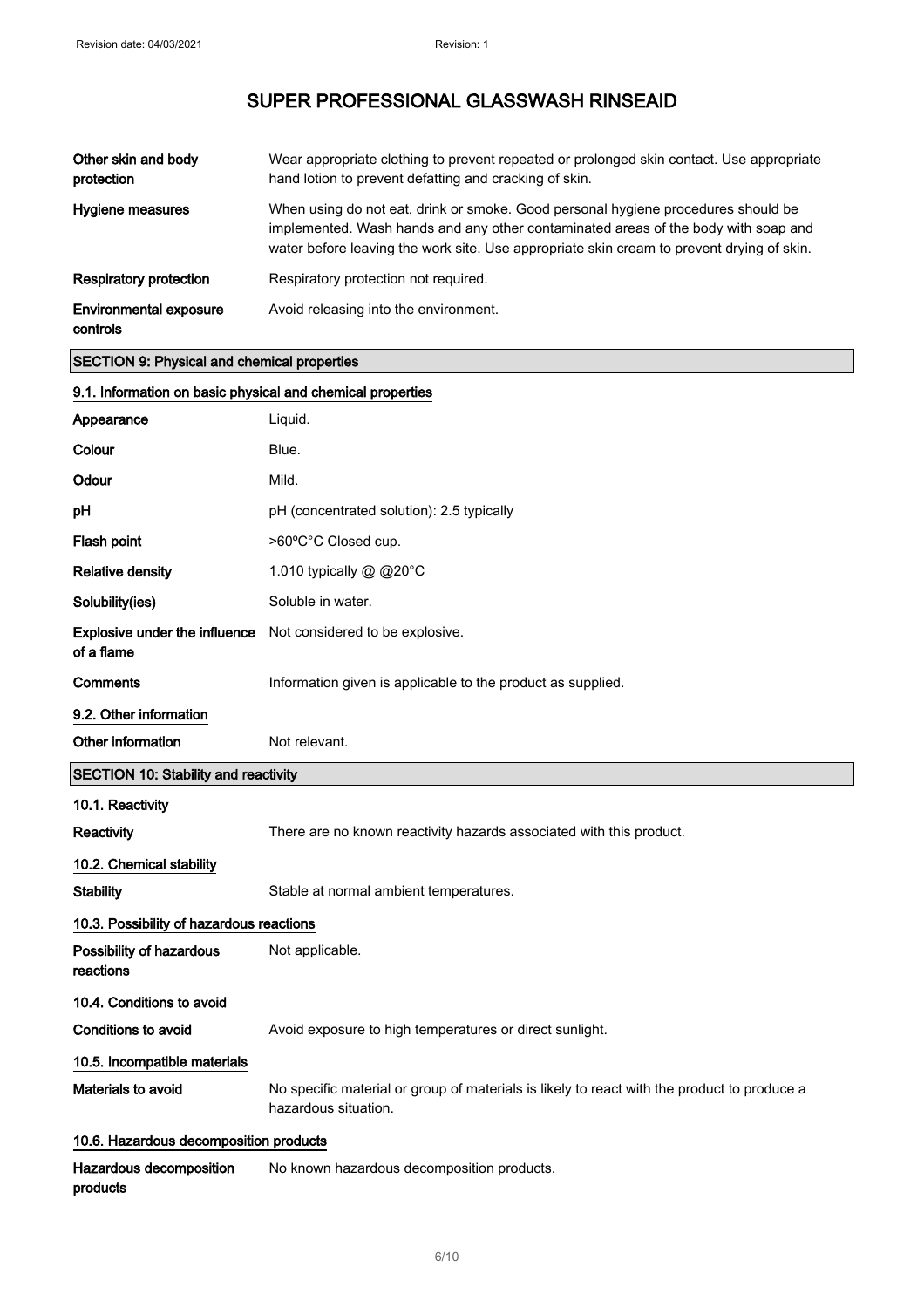### SECTION 11: Toxicological information

| 11.1. Information on toxicological effects         |                                                                                                                                                                                                                             |  |
|----------------------------------------------------|-----------------------------------------------------------------------------------------------------------------------------------------------------------------------------------------------------------------------------|--|
| <b>Toxicological effects</b>                       | Information given is based on data of the components and of similar products.                                                                                                                                               |  |
| Acute toxicity - oral                              |                                                                                                                                                                                                                             |  |
| Notes (oral LD <sub>50</sub> )                     | Based on available data the classification criteria are not met.                                                                                                                                                            |  |
| Acute toxicity - dermal                            |                                                                                                                                                                                                                             |  |
| Notes (dermal LD <sub>50</sub> )                   | Based on available data the classification criteria are not met.                                                                                                                                                            |  |
| Acute toxicity - inhalation                        |                                                                                                                                                                                                                             |  |
| Notes (inhalation LC <sub>50</sub> )               | Based on available data the classification criteria are not met.                                                                                                                                                            |  |
| Skin corrosion/irritation                          |                                                                                                                                                                                                                             |  |
| Skin corrosion/irritation                          | Not classified. Based on available data the classification criteria are not met.                                                                                                                                            |  |
| Serious eye damage/irritation                      |                                                                                                                                                                                                                             |  |
| Serious eye damage/irritation                      | Causes serious eye damage. Calculation method.                                                                                                                                                                              |  |
| Respiratory sensitisation                          |                                                                                                                                                                                                                             |  |
| Respiratory sensitisation                          | Not classified. Based on available data the classification criteria are not met.                                                                                                                                            |  |
| <b>Skin sensitisation</b>                          |                                                                                                                                                                                                                             |  |
| <b>Skin sensitisation</b>                          | Based on available data the classification criteria are not met.                                                                                                                                                            |  |
| Germ cell mutagenicity                             |                                                                                                                                                                                                                             |  |
| Genotoxicity - in vitro                            | Does not contain any substances known to be mutagenic.                                                                                                                                                                      |  |
| Carcinogenicity                                    |                                                                                                                                                                                                                             |  |
| Carcinogenicity                                    | Does not contain any substances known to be carcinogenic.                                                                                                                                                                   |  |
| Reproductive toxicity                              |                                                                                                                                                                                                                             |  |
| Reproductive toxicity - fertility                  | Does not contain any substances known to be toxic to reproduction.                                                                                                                                                          |  |
| Specific target organ toxicity - single exposure   |                                                                                                                                                                                                                             |  |
| STOT - single exposure                             | Not classified as a specific target organ toxicant after a single exposure.                                                                                                                                                 |  |
| Specific target organ toxicity - repeated exposure |                                                                                                                                                                                                                             |  |
| STOT - repeated exposure                           | Not classified as a specific target organ toxicant after repeated exposure.                                                                                                                                                 |  |
| <b>General information</b>                         | This product has low toxicity.                                                                                                                                                                                              |  |
|                                                    |                                                                                                                                                                                                                             |  |
| Ingestion                                          | May cause irritation. Symptoms following overexposure may include the following: Stomach<br>pain. Nausea, vomiting. Diarrhoea.                                                                                              |  |
| Skin contact                                       | Skin irritation should not occur when used as recommended. Prolonged or repeated exposure<br>may cause the following adverse effects: Irritation. Redness. Dryness and/or cracking. Mild<br>dermatitis, allergic skin rash. |  |
| Eye contact                                        | Irritating to eyes. May cause serious eye damage. Severe irritation, burning, tearing and<br>blurred vision. Corneal damage.                                                                                                |  |
| <b>SECTION 12: Ecological information</b>          |                                                                                                                                                                                                                             |  |
| Ecotoxicity                                        | There are no data on the ecotoxicity of this product. Not regarded as dangerous for the                                                                                                                                     |  |

12.1. Toxicity

environment.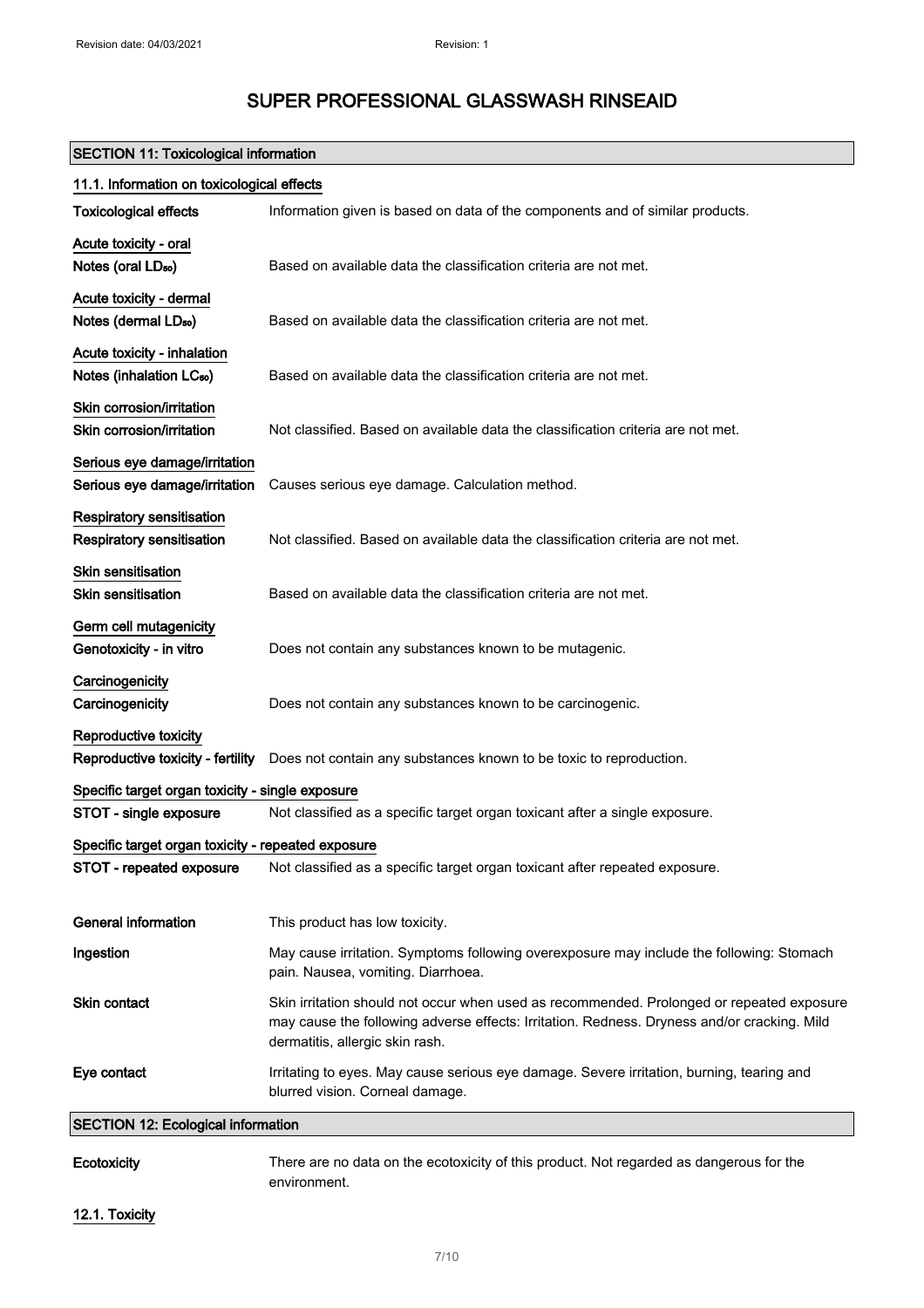| <b>Toxicity</b>                                             | Not considered toxic to fish.                                                                                                                                                                                                                                                                                                                                                                                                                        |
|-------------------------------------------------------------|------------------------------------------------------------------------------------------------------------------------------------------------------------------------------------------------------------------------------------------------------------------------------------------------------------------------------------------------------------------------------------------------------------------------------------------------------|
| 12.2. Persistence and degradability                         |                                                                                                                                                                                                                                                                                                                                                                                                                                                      |
| Persistence and degradability                               | There are no data on the degradability of this product. The surfactant(s) contained in this<br>product complies(comply) with the biodegradability criteria as laid down in Regulation (EC)<br>No. 648/2004 on detergents. Data to support this assertion are held at the disposal of the<br>competent authorities of the Member States and will be made available to them at their direct<br>request, or at the request of a detergent manufacturer. |
| 12.3. Bioaccumulative potential                             |                                                                                                                                                                                                                                                                                                                                                                                                                                                      |
| <b>Bioaccumulative potential</b>                            | No data available on bioaccumulation.                                                                                                                                                                                                                                                                                                                                                                                                                |
| 12.4. Mobility in soil                                      |                                                                                                                                                                                                                                                                                                                                                                                                                                                      |
| <b>Mobility</b>                                             | The product is water-soluble and may spread in water systems.                                                                                                                                                                                                                                                                                                                                                                                        |
| 12.5. Results of PBT and vPvB assessment                    |                                                                                                                                                                                                                                                                                                                                                                                                                                                      |
| Results of PBT and vPvB<br>assessment                       | This product does not contain any substances classified as PBT or vPvB.                                                                                                                                                                                                                                                                                                                                                                              |
| 12.6. Other adverse effects                                 |                                                                                                                                                                                                                                                                                                                                                                                                                                                      |
| Other adverse effects                                       | None known.                                                                                                                                                                                                                                                                                                                                                                                                                                          |
| <b>SECTION 13: Disposal considerations</b>                  |                                                                                                                                                                                                                                                                                                                                                                                                                                                      |
| 13.1. Waste treatment methods                               |                                                                                                                                                                                                                                                                                                                                                                                                                                                      |
| <b>General information</b>                                  | Do not discharge into drains or watercourses or onto the ground.                                                                                                                                                                                                                                                                                                                                                                                     |
| <b>Disposal methods</b>                                     | Dispose of waste to licensed waste disposal site in accordance with the requirements of the<br>local Waste Disposal Authority. Reuse or recycle products wherever possible.                                                                                                                                                                                                                                                                          |
| <b>SECTION 14: Transport information</b>                    |                                                                                                                                                                                                                                                                                                                                                                                                                                                      |
| General                                                     | The product is not covered by international regulations on the transport of dangerous goods<br>(IMDG, IATA, ADR/RID).                                                                                                                                                                                                                                                                                                                                |
|                                                             |                                                                                                                                                                                                                                                                                                                                                                                                                                                      |
| 14.1. UN number                                             |                                                                                                                                                                                                                                                                                                                                                                                                                                                      |
| Not applicable.                                             |                                                                                                                                                                                                                                                                                                                                                                                                                                                      |
| 14.2. UN proper shipping name                               |                                                                                                                                                                                                                                                                                                                                                                                                                                                      |
| Not applicable.                                             |                                                                                                                                                                                                                                                                                                                                                                                                                                                      |
| 14.3. Transport hazard class(es)                            |                                                                                                                                                                                                                                                                                                                                                                                                                                                      |
| No transport warning sign required.                         |                                                                                                                                                                                                                                                                                                                                                                                                                                                      |
| 14.4. Packing group                                         |                                                                                                                                                                                                                                                                                                                                                                                                                                                      |
| Not applicable.                                             |                                                                                                                                                                                                                                                                                                                                                                                                                                                      |
| 14.5. Environmental hazards                                 |                                                                                                                                                                                                                                                                                                                                                                                                                                                      |
| Environmentally hazardous substance/marine pollutant<br>No. |                                                                                                                                                                                                                                                                                                                                                                                                                                                      |
| 14.6. Special precautions for user                          |                                                                                                                                                                                                                                                                                                                                                                                                                                                      |
| Not applicable.                                             |                                                                                                                                                                                                                                                                                                                                                                                                                                                      |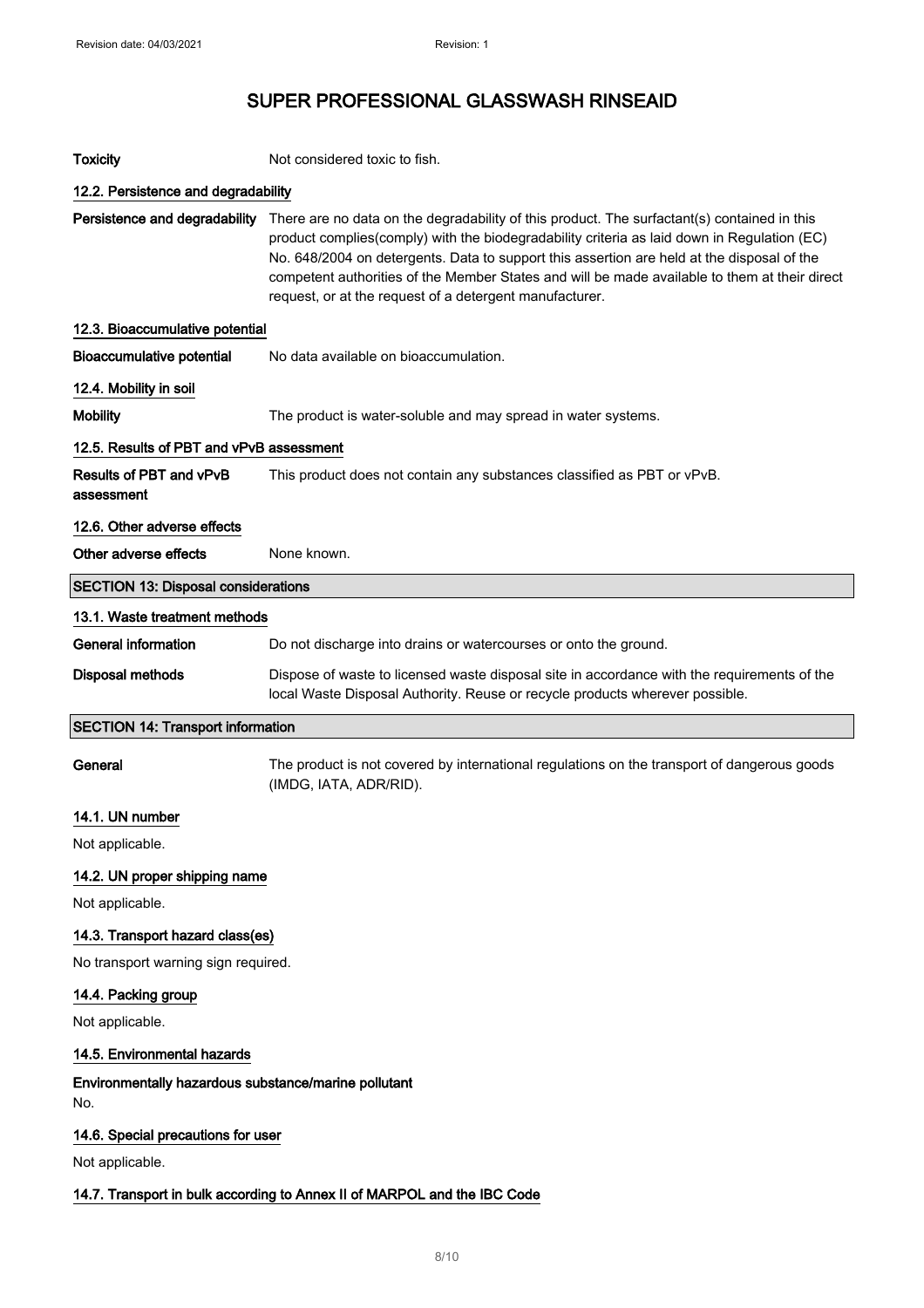### Transport in bulk according to Not applicable. Annex II of MARPOL 73/78 and the IBC Code

| <b>SECTION 15: Regulatory information</b>                                                            |                                                                                                                                                                                                                                                                                                                                                                                                                                                                                                                                                                                                                                                                                                                                                                                                                                                                                                                                                                                                                                                                                         |  |
|------------------------------------------------------------------------------------------------------|-----------------------------------------------------------------------------------------------------------------------------------------------------------------------------------------------------------------------------------------------------------------------------------------------------------------------------------------------------------------------------------------------------------------------------------------------------------------------------------------------------------------------------------------------------------------------------------------------------------------------------------------------------------------------------------------------------------------------------------------------------------------------------------------------------------------------------------------------------------------------------------------------------------------------------------------------------------------------------------------------------------------------------------------------------------------------------------------|--|
| 15.1. Safety, health and environmental regulations/legislation specific for the substance or mixture |                                                                                                                                                                                                                                                                                                                                                                                                                                                                                                                                                                                                                                                                                                                                                                                                                                                                                                                                                                                                                                                                                         |  |
| National regulations                                                                                 | The Control of Substances Hazardous to Health Regulations 2002 (SI 2002 No. 2677) (as<br>amended).                                                                                                                                                                                                                                                                                                                                                                                                                                                                                                                                                                                                                                                                                                                                                                                                                                                                                                                                                                                      |  |
| <b>EU</b> legislation                                                                                | Regulation (EC) No 1907/2006 of the European Parliament and of the Council of 18<br>December 2006 concerning the Registration, Evaluation, Authorisation and Restriction of<br>Chemicals (REACH) (as amended).<br>Commission Regulation (EU) No 453/2010 of 20 May 2010.<br>Regulation (EC) No 1272/2008 of the European Parliament and of the Council of 16<br>December 2008 on classification, labelling and packaging of substances and mixtures (as<br>amended).<br>Commission Directive 2000/39/EC of 8 June 2000 establishing a first list of indicative<br>occupational exposure limit values in implementation of Council Directive 98/24/EC on the<br>protection of the health and safety of workers from the risks related to chemical agents at<br>work (as amended).<br>Commission Decision 2000/532/EC as amended by Decision 2001/118/EC establishing a list<br>of wastes and hazardous waste pursuant to Council Directive 75/442/EEC on waste and<br>Directive 91/689/EEC on hazardous waste with amendments.<br>Commission Regulation (EU) No 2015/830 of 28 May 2015. |  |
| Guidance                                                                                             | Workplace Exposure Limits EH40.<br>ECHA Guidance on the Application of the CLP Criteria.<br>ECHA Guidance on the compilation of safety data sheets.<br><b>COSHH Essentials.</b><br>Technical Guidance WM2: Hazardous Waste.                                                                                                                                                                                                                                                                                                                                                                                                                                                                                                                                                                                                                                                                                                                                                                                                                                                             |  |

#### 15.2. Chemical safety assessment

No information available.

### SECTION 16: Other information

| Abbreviations and acronyms<br>used in the safety data sheet | DNEL: Derived No Effect Level.<br>PBT: Persistent, Bioaccumulative and Toxic substance.<br>PNEC: Predicted No Effect Concentration.<br>MARPOL 73/78: International Convention for the Prevention of Pollution From Ships, 1973 as<br>modified by the Protocol of 1978. |
|-------------------------------------------------------------|------------------------------------------------------------------------------------------------------------------------------------------------------------------------------------------------------------------------------------------------------------------------|
| <b>Revision comments</b>                                    | This is the first issue.                                                                                                                                                                                                                                               |
| <b>Revision date</b>                                        | 04/03/2021                                                                                                                                                                                                                                                             |
| <b>Revision</b>                                             |                                                                                                                                                                                                                                                                        |
| <b>SDS number</b>                                           | 22425                                                                                                                                                                                                                                                                  |
| Risk phrases in full                                        | Not classified.<br>R <sub>11</sub> Highly flammable.<br>R22 Harmful if swallowed.<br>R36 Irritating to eyes.<br>R41 Risk of serious damage to eyes.<br>R67 Vapours may cause drowsiness and dizziness.                                                                 |